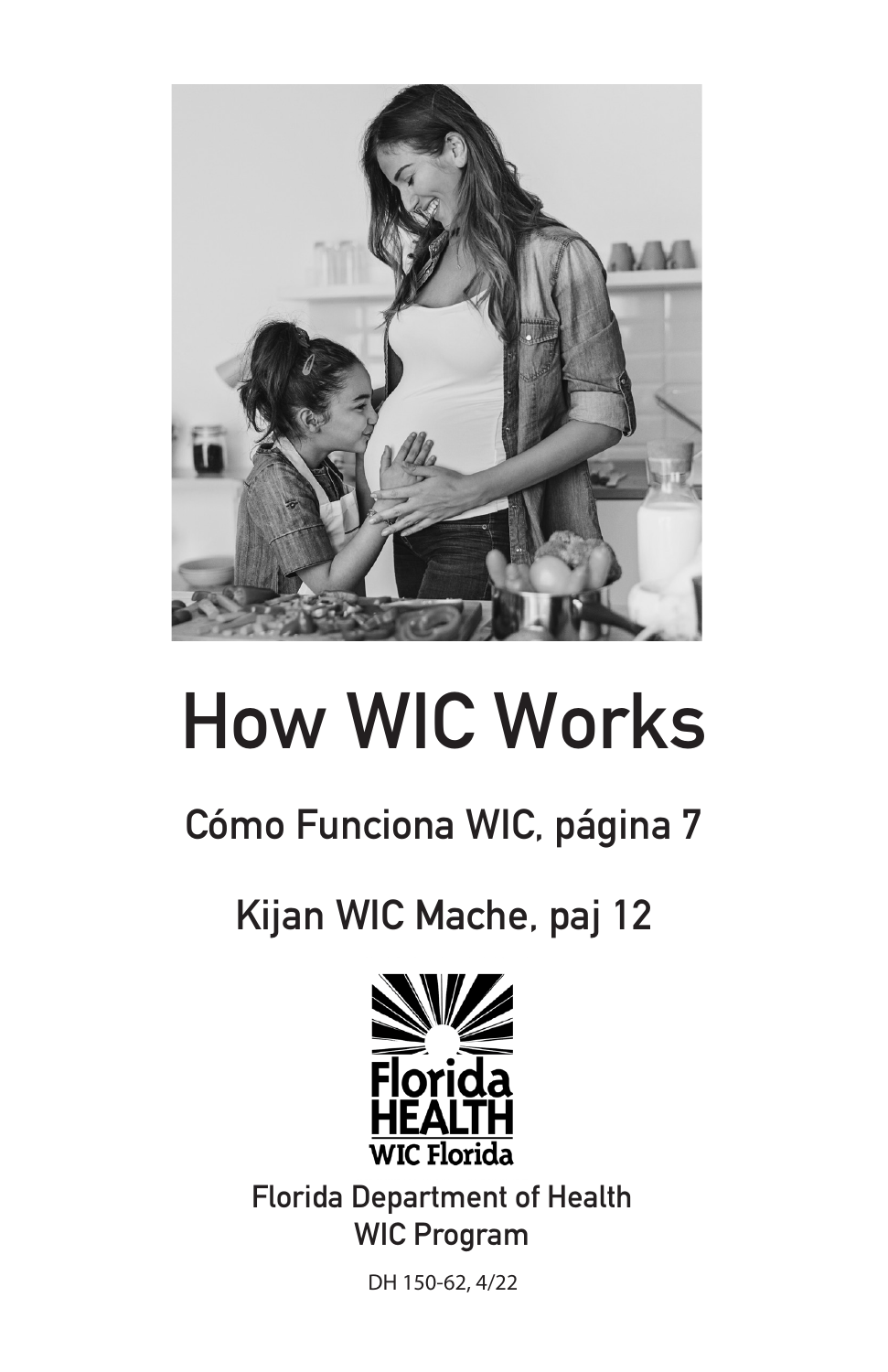### WIC is a Nutrition Program for:

WOMEN who are pregnant or breastfeeding or who have recently been pregnant. As soon as a woman finds out she is pregnant, she should visit a health care provider and also visit the local WIC office to apply for WIC.

INFANTS under one year of age.

CHILDREN under 5 years of age.

WIC's purpose is to improve the client's health by providing nutritional support during critical periods of growth and development. This occurs through the provision of:

- healthy foods.
- nutrition education and counseling.
- breastfeeding promotion and support.
- referrals.

Each WIC client's nutrition needs and interests are identified through a nutrition assessment. This helps WIC provide benefits that are responsive to the client's needs.

The relationship between WIC staff and the WIC client is a partnership. There should be open dialogue and two-way communication, in order to improve the client's health.

WIC foods are prescribed for each individual client to help meet nutrient needs. These WIC foods are supplemental. They are not meant to provide all of the client's daily food requirements.

Each client must reapply at the end of the WIC certification period. At that time, the client will be reassessed for WIC program eligibility.

# Your WIC Rights

If you have a disability that limits you in any way, you have a right to request free reasonable modifications, auxiliary aids and services (applicant and companion), or other accommodations when necessary to access programs or information.

If you have trouble reading, writing, speaking, or understanding the English language, you have a right to request free language assistance services (interpreters, translated materials, or direct in-language services).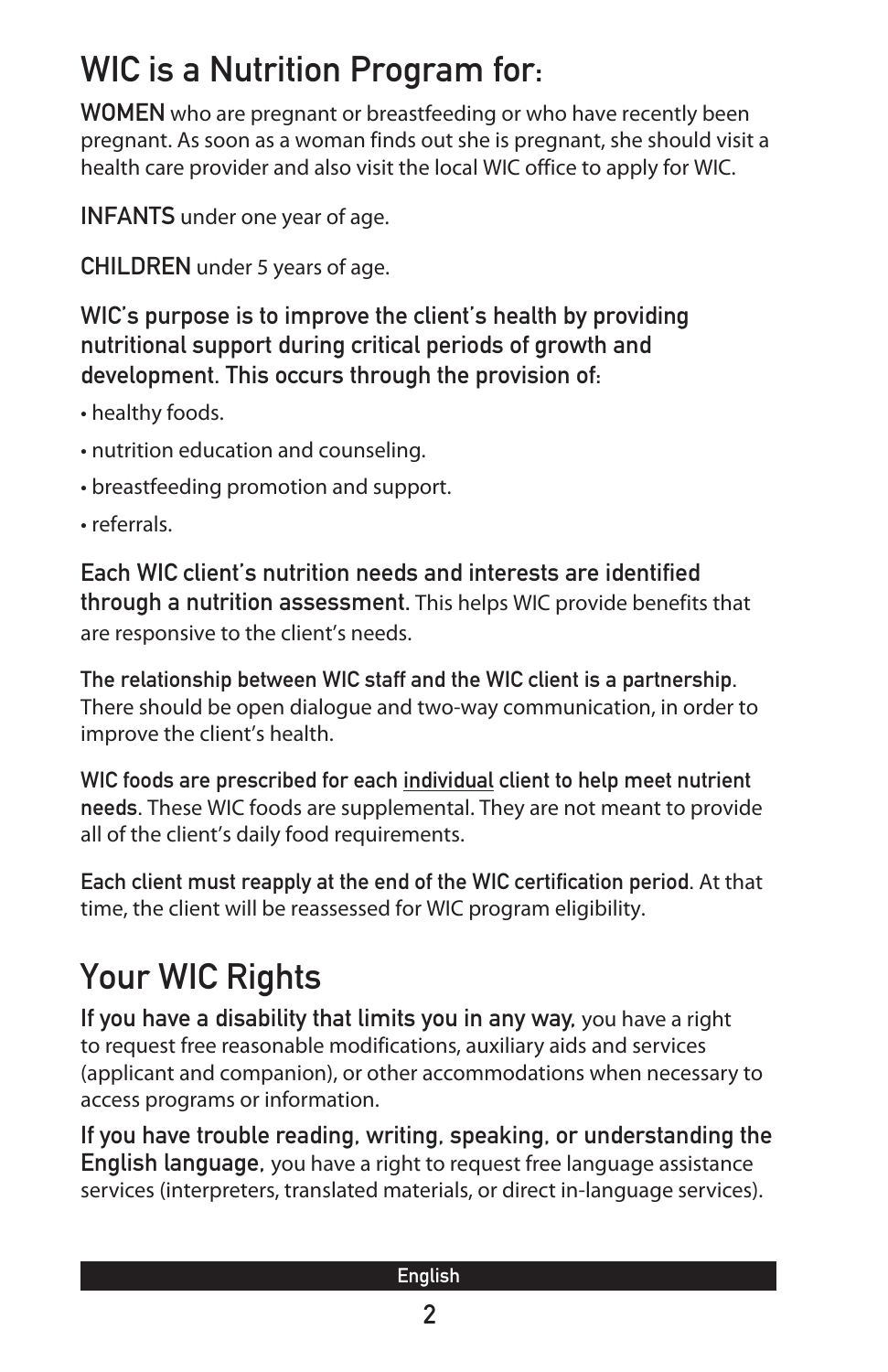### Your WIC Rights (continued)

You may ask the local WIC office for permission to have a "cocaretaker" or "proxy" go to the WIC office to get your WIC foods issued on your WIC EBT card and to buy your WIC foods. The "co-caretaker" is also able to bring your child to WIC certification appointments.

You have the right to expect that most WIC foods are "in stock" at grocery stores that accept WIC EBT cards.

You have the right to know what prices are being charged on your WIC EBT card for the WIC foods you are purchasing, so you can be sure the store is not over-charging WIC.

If you are moving to another county or state, contact the local WIC office. WIC staff will help you continue to get WIC benefits for as long as you are eligible.

You have the right to be told when it is time for you or your child to be recertified.

You should be treated courteously at the WIC office and the grocery store.

You should always check the amount of approved foods remaining before you shop. The receipt from every purchase shows the balance, so keep your receipt. If you don't have your last receipt, get your balance from Customer Service at 1-866-629-1095 or go to the WIC EBT website at FloridaWIC.org or from a WIC EBT Point-of-Sale (POS) machine at the grocery store.

In accordance with Federal civil rights law and U.S. Department of Agriculture (USDA) civil rights regulations and policies, the USDA, its Agencies, offices, and employees, and institutions participating in or administering USDA programs are prohibited from discriminating based on race, color, national origin, sex, disability, age, or reprisal or retaliation for prior civil rights activity in any program or activity conducted or funded by USDA.

Persons with disabilities who require alternative means of communication for program information (e.g. Braille, large print, audiotape, American Sign Language, etc.), should contact the Agency (State or local) where they applied for benefits. Individuals who are deaf, hard of hearing or have speech disabilities may contact USDA through the Federal Relay Service at (800) 877-8339. Additionally, program information may be made available in languages other than English.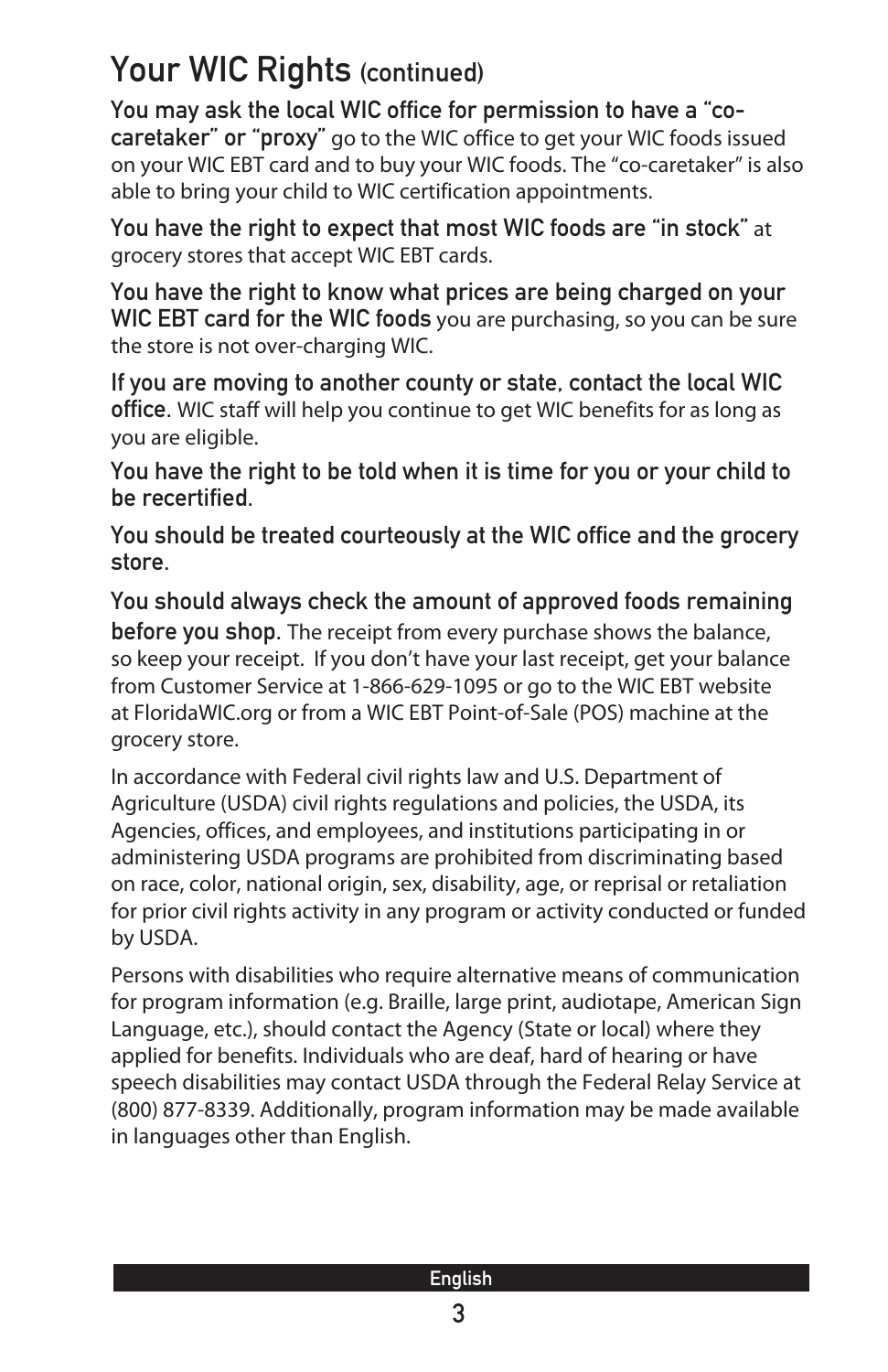To file a program complaint of discrimination, complete the USDA Program Discrimination Complaint Form [https://www.usda.gov/sites/default/ files/documents/USDA-OASCR%20P-Complaint-Form-0508-0002-508-11- 28-17Fax2Mail.pdf], (AD-3027) found online at: How to File a Complaint [https://www.usda.gov/oascr/how-to-file-a-program-discriminationcomplaint], and at any USDA office, or write a letter addressed to USDA and provide in the letter all of the information requested in the form. To request a copy of the complaint form, call (866) 632-9992. Submit your completed form or letter to USDA by:

(1) mail: U.S. Department of Agriculture

Office of the Assistant Secretary for Civil Rights 1400 Independence Avenue, SW Washington, D.C. 20250-9410;

(2) fax: (202) 690-7442; or

(3) email: program.intake@usda.gov.

This institution is an equal opportunity provider.

# Fair Hearing Information

If you do not qualify for WIC or if you have been taken off WIC, you may appeal the decision by requesting a fair hearing. In a fair hearing, you are given the opportunity to tell the reasons you think you were unfairly treated. The reasons are told to a "hearings officer" who does not work for WIC. After listening to you and the WIC staff, the hearings officer makes a decision that is based on the facts and program rules.

If you want a fair hearing, write, call, or visit the local WIC office. You can also write to: Department of Children and Families, Office of Appeal Hearings, 2415 North Monroe Street, Suite 400, Room I 129, Tallahassee, FL 32303.

# Your WIC Responsibilities

Keep WIC appointments. If an appointment cannot be kept, call for a new one.

Use your WIC EBT card only at approved stores in Florida. Ask your local WIC office for the names and addresses of the approved stores in your area.

Treat your WIC EBT card like money. Protect your PIN. Do not write your PIN on your WIC EBT card. If someone knows your PIN and uses your card to get your WIC food without your permission, those foods will not be replaced. If your card is lost or stolen, call Customer Service at 1-866-629- 1095. Then call your local WIC office about getting a replacement. If you lose your card, the card will no longer be able to be used even if you find it later.

#### English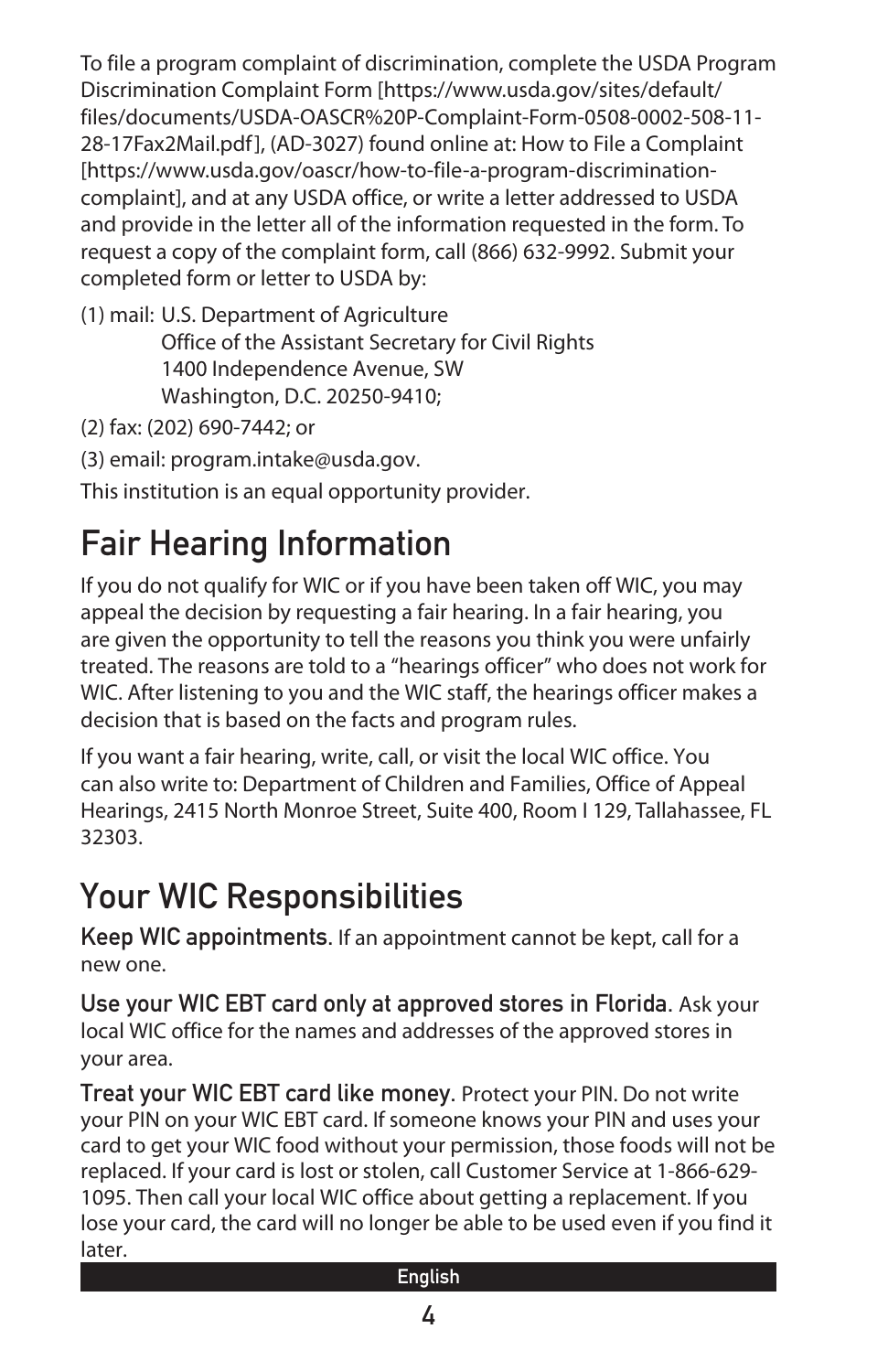#### Your WIC Responsibilities (continued)

Buy your WIC foods within the dates shown on your WIC EBT Shopping List.

You or your co-caretaker or proxy must bring an ID to the WIC office to get the WIC benefits put on the WIC EBT card.

Tell WIC staff if children who are receiving WIC benefits no longer live in your household.

Do not enroll at two different WIC offices at the same time. If you are enrolled in two different WIC offices, you may be taken off WIC.

You are allowed to buy the amount of food shown on the WIC EBT shopping list. Buy what you need. You do not have to buy all your foods at one time. Substitutions of any food items are not allowed.

WIC will pay up to the dollar amount listed on your shopping list for the allowed fruits and vegetables selected by the WIC customer.

You are not to receive cash refunds, gift cards, change, rain checks, or IOU's in exchange for WIC EBT cards or food/formula obtained with your WIC EBT card.

You are not to exchange foods obtained with your WIC EBT card, except for exchanges of an identical item when the original item is defective, spoiled, or outdated.

Baby formula purchased with your WIC EBT card may not be exchanged for another brand or type of formula. Formula can only be exchanged for a different brand or type at the WIC office.

Do not sell your WIC EBT card or WIC foods. You can be taken off WIC for selling WIC foods or trying to get a cash refund for WIC foods. This includes selling on eBay, Craigslist, other websites or in person.

Be courteous to store employees and staff members. You can be taken off WIC for using abusive or threatening language.

You should report any rude or unlawful treatment by grocery store staff or WIC office staff to the local or state WIC office. You do not have to give your name.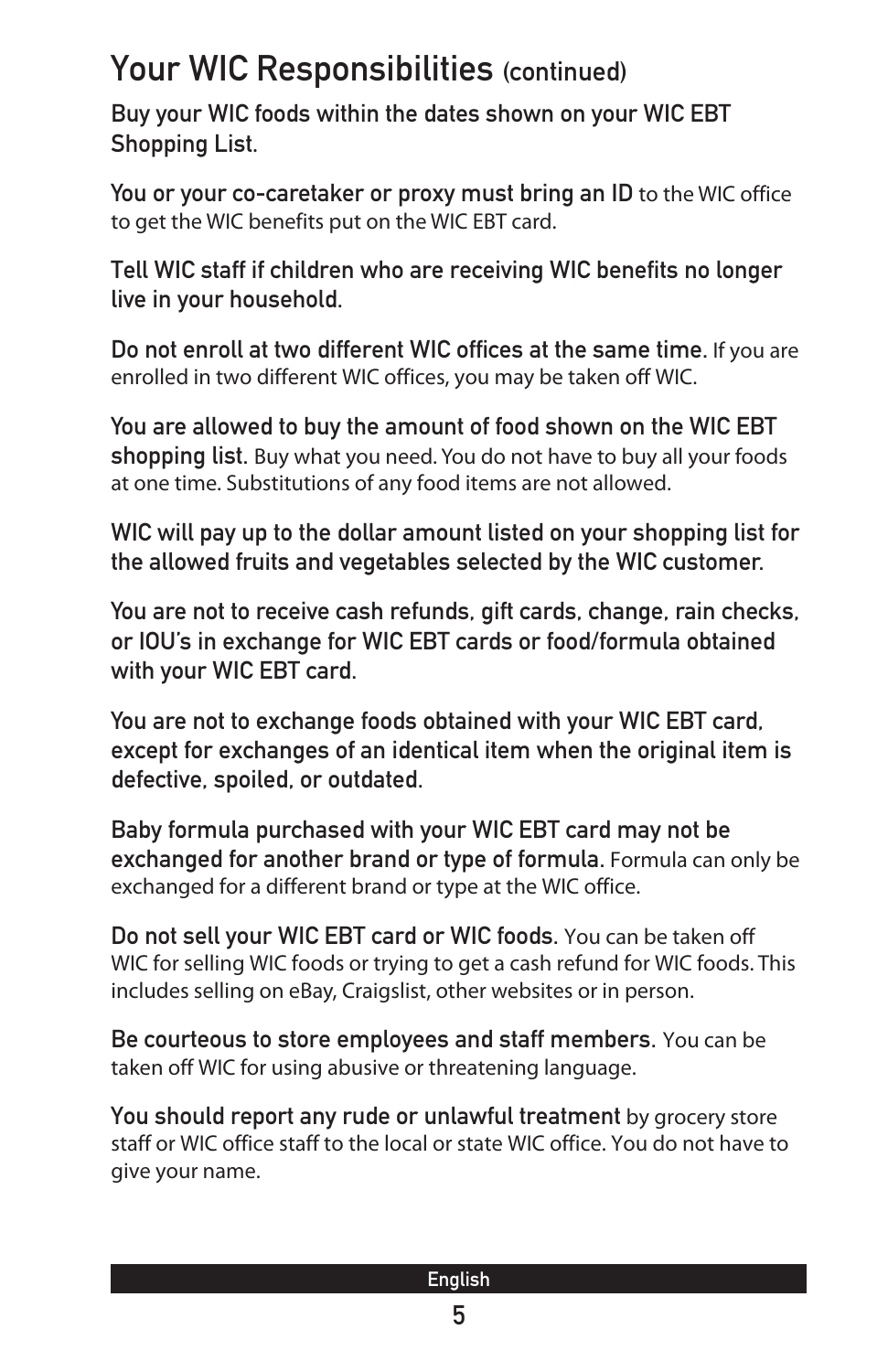# Avoid Using Tobacco, Alcohol, and Other Drugs

Tobacco, alcohol, and other drugs can be harmful to you, your children, and your unborn baby. If you need help to stop using these substances, talk to your WIC nutritionist, health care provider, or social service worker. For "stop smoking" information, counseling, and self-help materials: call Tobacco Free Florida at 1-877-822-6669 or visit tobaccofreeflorida.com or https://wicworks.fns.usda.gov/resources/give-your-baby-healthy-starttips-pregnant-women-and-new-mothers.

### Referral Information

Temporary Cash Assistance (TCA), Medicaid (health coverage for people with low income), and Food Assistance: To apply for these programs, call your local Children & Families Service Center or visit myflfamilies.com/service-programs/access/

KidCare: Low cost health insurance for uninsured children birth to age 18 years. 1-888-540-5437 or floridakidcare.org

Family Health Line: Referral information for prenatal care, infant and toddler health care, Healthy Start, family planning, and for basic health questions at 1-800-451-2229.

National Women's Health and Breastfeeding Helpline: 1-800-994-9662 or womenshealth.gov

Domestic Violence Hotline: 1-800-500-1119 (TTY: 1-800-621-4202) or myflfamilies.com/service-programs/domestic-violence/

Child Abuse Hotline: 1-800-962-2873 or myflfamilies.com/service-programs/abuse-hotline/

Child Support Enforcement: floridarevenue.com/childsupport 850-488-5437 (TTY: 1-800-955-8771) Miami-Dade County: 1-305-530-2600

Discount Drug Card: 1-866-341-8894 or www.floridadiscountdrugcard.com

State WIC Office: 1-800-342-3556 or FloridaWIC.org

### Immunizations (shots)

Infants and children need immunizations to protect them from disease. Keep your child's shots up-to-date and bring your child's shot record to all WIC appointments. For immunizations, call your health care provider or your county health department.

#### English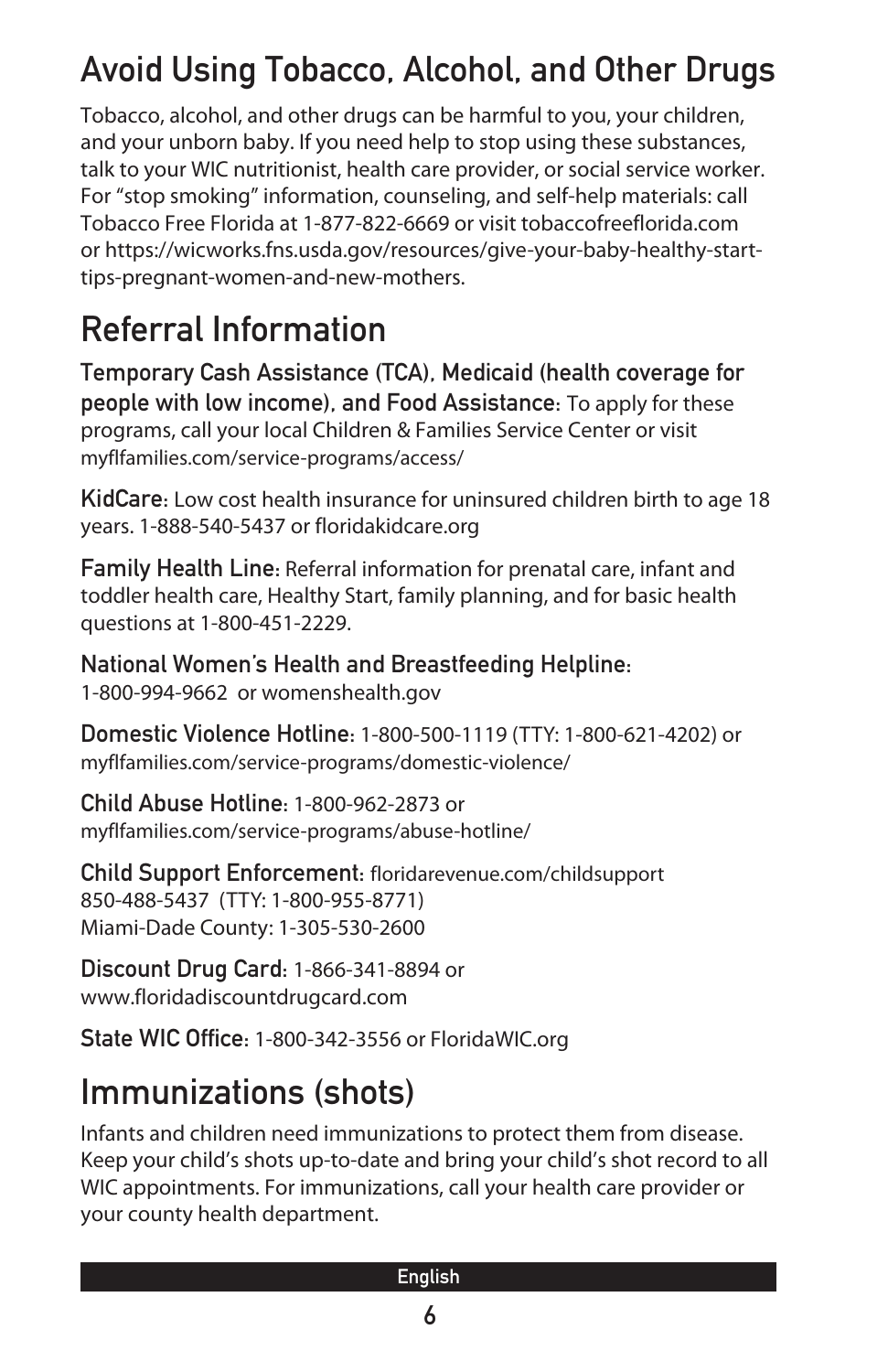# WIC es un Programa de Nutrición para:

MUJERES que están embarazadas o lactando o que han estado embarazadas recientemente. Tan pronto como una mujer sabe que está embarazada, debe hacer una visita con su médico y también ir a la oficina local de WIC para solicitar WIC.

INFANTES menores de un año de edad.

NIÑOS menores de 5 años de edad.

#### El propósito de WIC es mejorar la salud del cliente proveyendo apoyo nutricional durante períodos críticos de crecimiento y desarrollo. Esto ocurre a través de la provisión de:

- alimentos saludables.
- educación nutricional y asesoramiento.
- promoción y ayuda con la lactancia.
- referidos.

Las necesidades e intereses de cada cliente son identificados a través de una evaluación nutricional. Esto ayuda a WIC a proveer beneficios que responden a las necesidades del cliente.

Esta relación entre el personal de WIC y el cliente de WIC es una asociación. Debe existir diálogo abierto y comunicación de ambas partes para poder mejorar la salud del cliente.

Los alimentos se prescriben para cada cliente individualmente para ayudar a llenar sus necesidades nutricionales. Estos alimentos de WIC son suplementarios. No se supone que provean todos los requisitos nutricionales del cliente.

Cada cliente tiene que solicitar nuevamente al final del período de certificación de WIC. En ese momento, el cliente se vuelve a evaluar para su elegibilidad en el programa de WIC.

# Sus Derechos en WIC

Si tiene una discapacidad que lo limita de alguna manera, tiene derecho a solicitar modificaciones razonables gratis, ayudas y servicios auxiliares (solicitante y acompañante) u otras adaptaciones cuando sea necesario para acceder a programas o información.

Si tiene problemas para leer, escribir, hablar o comprender el idioma inglés, tiene derecho a solicitar servicios gratis de asistencia con el idioma (intérpretes, materiales traducidos o servicios directos en el idioma).

|  | <b>Service Service</b> |  |
|--|------------------------|--|
|  |                        |  |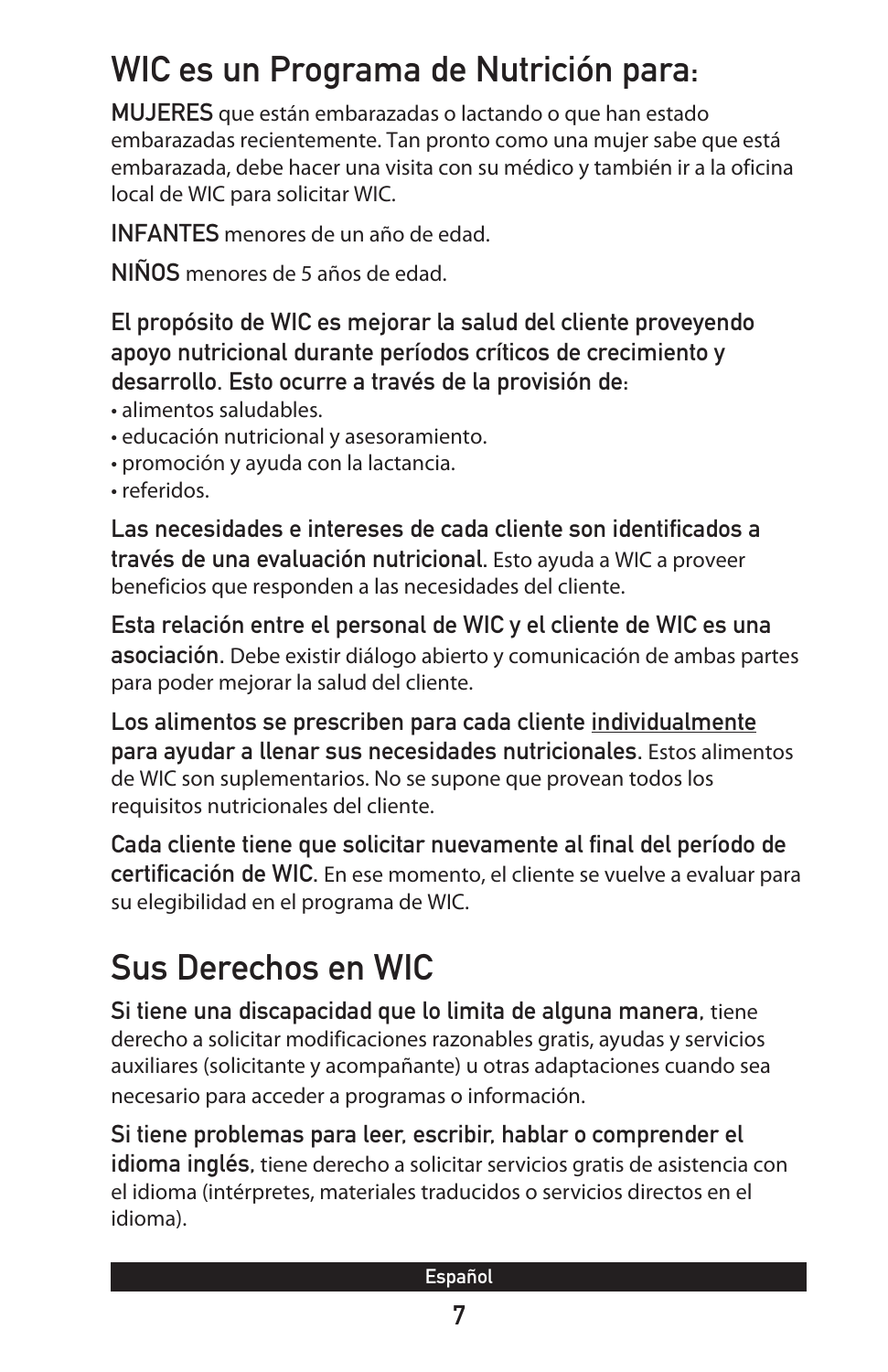### Sus Derechos en WIC (continuación)

Usted puede pedir aprobación en la oficina local de WIC para tener un co-guardián o representante que vaya a la oficina de WIC para obtener sus alimentos de WIC añadidos a su Tarjeta de WIC EBT. El coguardián también podrá traer a su niño a las citas de recertificación de WIC.

Usted tiene el derecho de esperar que la mayoría de los alimentos de WIC estén disponibles en las tiendas que aceptan Tarjetas de WIC EBT.

Usted tiene el derecho de saber el precio de los alimentos que se cargan a su Tarjeta de WIC EBT, de modo que usted pueda estar seguro de que la tienda no le está cobrando de más al programa WIC.

Si usted se muda a otro condado o estado, usted debe informárselo a la oficina local de WIC. El personal de WIC le ayudará a continuar recibiendo beneficios durante el tiempo que usted es elegible.

Usted tiene el derecho de ser informado cuando usted o su niño tiene que ser recertificado.

Usted debe ser tratado con cortesía tanto en la oficina de WIC como en la tienda.

Usted debe cotejar siempre la cantidad de alimentos que le quedan antes de comprar. El recibo de cada compra muestra el balance, de modo que la forma más fácil de saber el balance de su cuenta es guardando su recibo. Si usted no tiene su último recibo, obtenga su balance llamando al Servicio al Consumidor al 1-866-629-1095 o vaya al web de la Tarjeta de WIC EBT al FloridaWIC.org o por medio de una máquina de Punto De Venta (POS) en la tienda.

De conformidad con la Ley Federal de Derechos Civiles y los reglamentos y políticas de derechos civiles del Departamento de Agricultura de los EE. UU. (USDA, por sus siglas en inglés), se prohíbe que el USDA, sus agencias, oficinas, empleados e instituciones que participan o administran programas del USDA discriminen sobre la base de raza, color, nacionalidad, sexo, discapacidad, edad, o en represalia o venganza por actividades previas de derechos civiles en algún programa o actividad realizados o financiados por el USDA.

Las personas con discapacidades que necesiten medios alternativos para la comunicación de la información del programa (por ejemplo, sistema Braille, letras grandes, cintas de audio, lenguaje de señas americano, etc.), deben ponerse en contacto con la agencia (estatal o local) en la que solicitaron los beneficios. Las personas sordas, con dificultades de audición o discapacidades del habla pueden comunicarse con el USDA por medio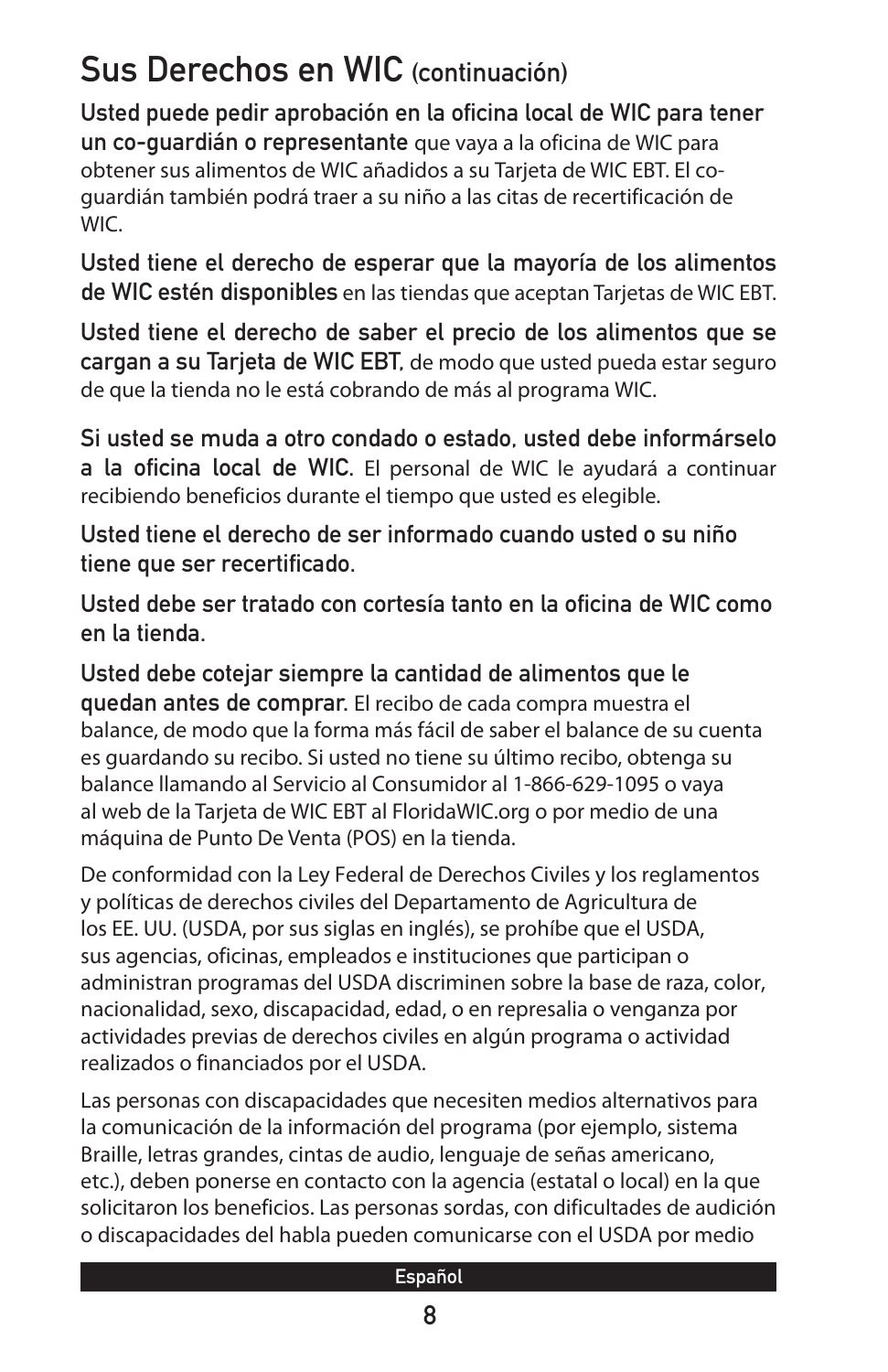del Federal Relay Service [Servicio Federal de Retransmisión] al (800) 877- 8339. Además, la información del programa se puede proporcionar en otros idiomas.

Para presentar una denuncia de discriminación, complete el Formulario de Denuncia de Discriminación del Programa del USDA [https://www. usda.gov/sites/default/files/documents/USDAProgramComplaintForm-Spanish-Section508Compliant.pdf], (AD 3027) que está disponible en línea en: How to File a Complaint [https://www.usda.gov/oascr/how-to-file-aprogram-discrimination-complaint] y en cualquier oficina del USDA, o bien escriba una carta dirigida al USDA e incluya en la carta toda la información solicitada en el formulario. Para solicitar una copia del formulario de denuncia, llame al (866) 632-9992. Haga llegar su formulario lleno o carta al USDA por:

(1) correo: U.S. Department of Agriculture Office of the Assistant Secretary for Civil Rights 1400 Independence Avenue SW Washington, D.C. 20250-9410;

(2) fax: (202) 690-7442; o

(3) correo electrónico: program.intake@usda.gov.

Esta institución es un proveedor que ofrece igualdad de oportunidades.

# Información Acerca de Audiencia Imparcial

Si usted no califica para WIC o si ha sido suspendido del programa, usted puede apelar esa decisión solicitando una audiencia imparcial. En una audiencia imparcial usted tiene la oportunidad de expresar las razones por las cuales usted cree que fue tratado injustamente. Las razones se le dan a un oficial de audiencia que no trabaja para WIC. Después de escucharle a usted y al personal de WIC, el official de audiencia tomará una decisión basada en los hechos y las reglas del programa.

Si usted desea una audiencia imparcial, escriba, llame o visite la oficina local de WIC. Usted también puede escribir a: Department of Children and Families, 2415 North Monroe Street, Suite 400, Room I 129, Tallahassee, FL 32303.

### Sus Responsabilidades Hacia WIC

Venga a sus citas de WIC. Si no puede venir a su cita, llame para cambiarla.

Use su Tarjeta de WIC EBT solamente en tiendas aprobadas en Florida. Pregunte en la oficina de WIC cuales son los nombres y las direcciones de las tiendas aprobadas en su area.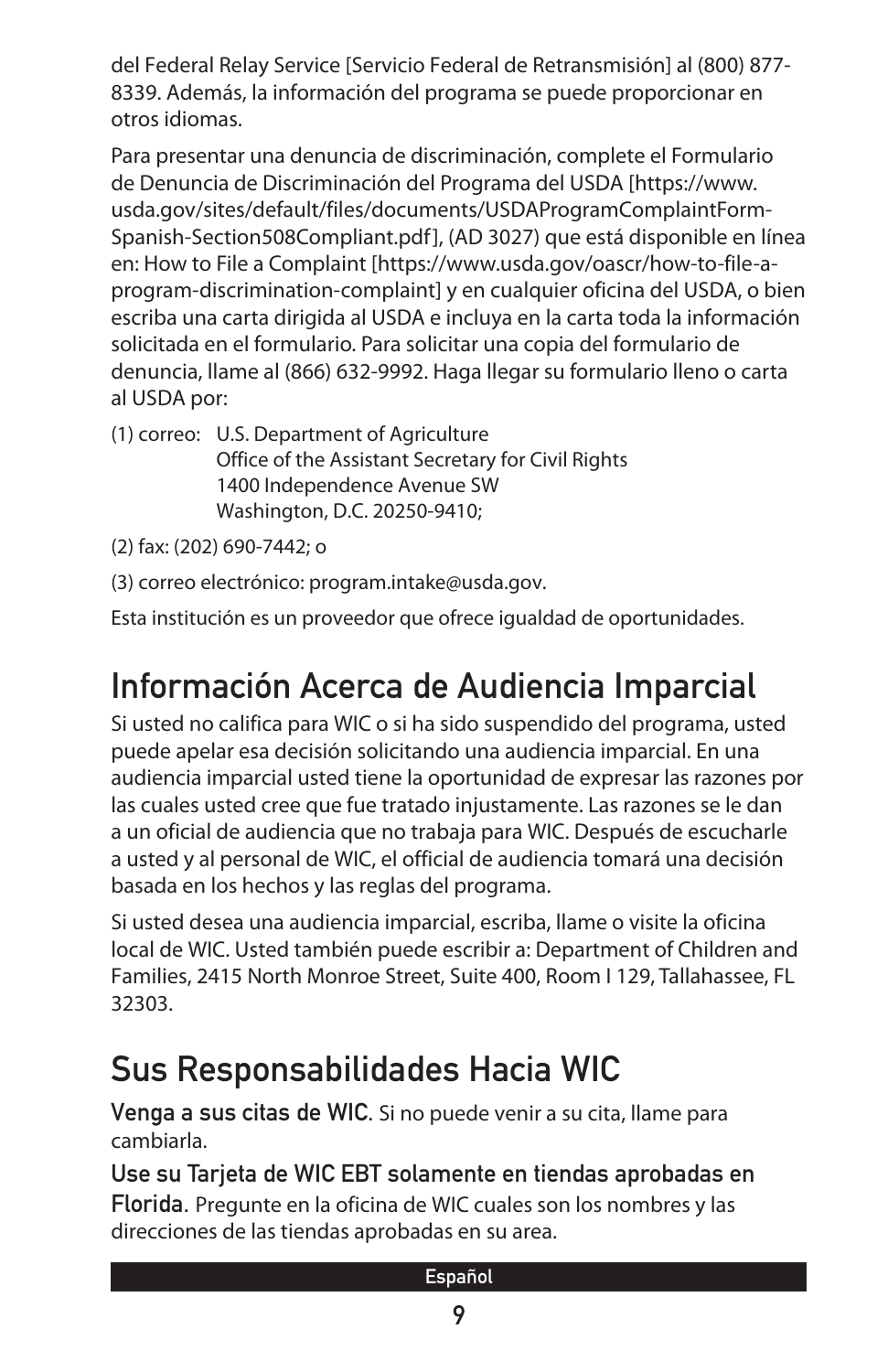### Sus Responsabilidades Hacia WIC (continuación)

Trate su Tarjeta de WIC EBT como si fuera dinero. Proteja su Código (PIN). No escriba su Código en su Tajeta de Débito de WIC. Si alguien sabe su Código y usa su tarjeta para obtener sus alimentos de WIC sin su autorización, esos alimentos no pueden ser repuestos. Si usted pierde su tarjeta o se la roban, llame al Servicio al Consumidor al 1-866-629-1095. Luego llame a su oficina local de WIC para que le den una de reemplazo. Si usted pierde su tarjeta, la tarjeta no podrá ser usada aunque usted la ecuente más tarde.

Compre sus alimentos de WIC dentro de las fechas que aparecen en su Lista de Compras de su Tarjeta de WIC EBT.

Usted o su representante tienen que traer una identificación a la oficina de WIC para que le añadan los beneficios de WIC en su Tarjeta de WIC EBT.

Si los niños que reciben beneficios de WIC ya no residen en su hogar, infórmeselo al personal de WIC.

No participe en dos oficinas de WIC a la misma vez. Si usted está participando en dos oficinas de WIC a la misma vez, usted puede ser suspendido del programa WIC.

Se permite que usted compre la cantidad de alimentos que aparece en su Lista de Compras de su Tarjeta de WIC EBT. Compre lo que necesita. Usted no tiene que comprar todos los alimentos de una vez. No se permiten sustituciones de alimentos.

WIC pagará hasta la cantidad en dólares que aparece en la lista de compras para las frutas y los vegetales permitidos seleccionados por el cliente de WIC.

Usted no puede recibir reembolso de dinero, tarjetas de regalo, cambio en dinero o validación para otra ocasión a cambio de Tarjetas de WIC EBT o por alimentos y fórmula comprados con su Tarjeta de WIC EBT.

Usted no puede intercambiar alimentos comprados con su Tarjeta de WIC EBT, excepto cuando el intercambio del artículo original es por un artículo idéntico cuando el artículo esta defectuoso, dañado o pasado de fecha.

La fórmula que se compra con su Tarjeta de WIC EBT no puede ser intercambiada por otra marca o tipo de fórmula. Fórmula solamente puede devolverse o intercambiarse por otra marca o tipo de formula en la oficina de WIC.

No venda su Tarjeta de WIC EBT o los alimentos de WIC. Usted puede ser suspendido de WIC por vender los alimentos de WIC o por obtener dinero a cambio de alimentos de WIC. Esto incluye las ventas en eBay, Craigslist y otros lugares en el WEB o en persona.

Sea cortés con los empleados de la tienda y con el personal del programa WIC. Usted puede ser suspendido del programa WIC por el uso de lenguaje abusivo o amenazante.

Notifique cualquier tratamiento rudo o ilegal que haya recibido en la tienda o en la oficina de WIC a la oficina local o estatal de WIC. Usted no tiene que dar su nombre.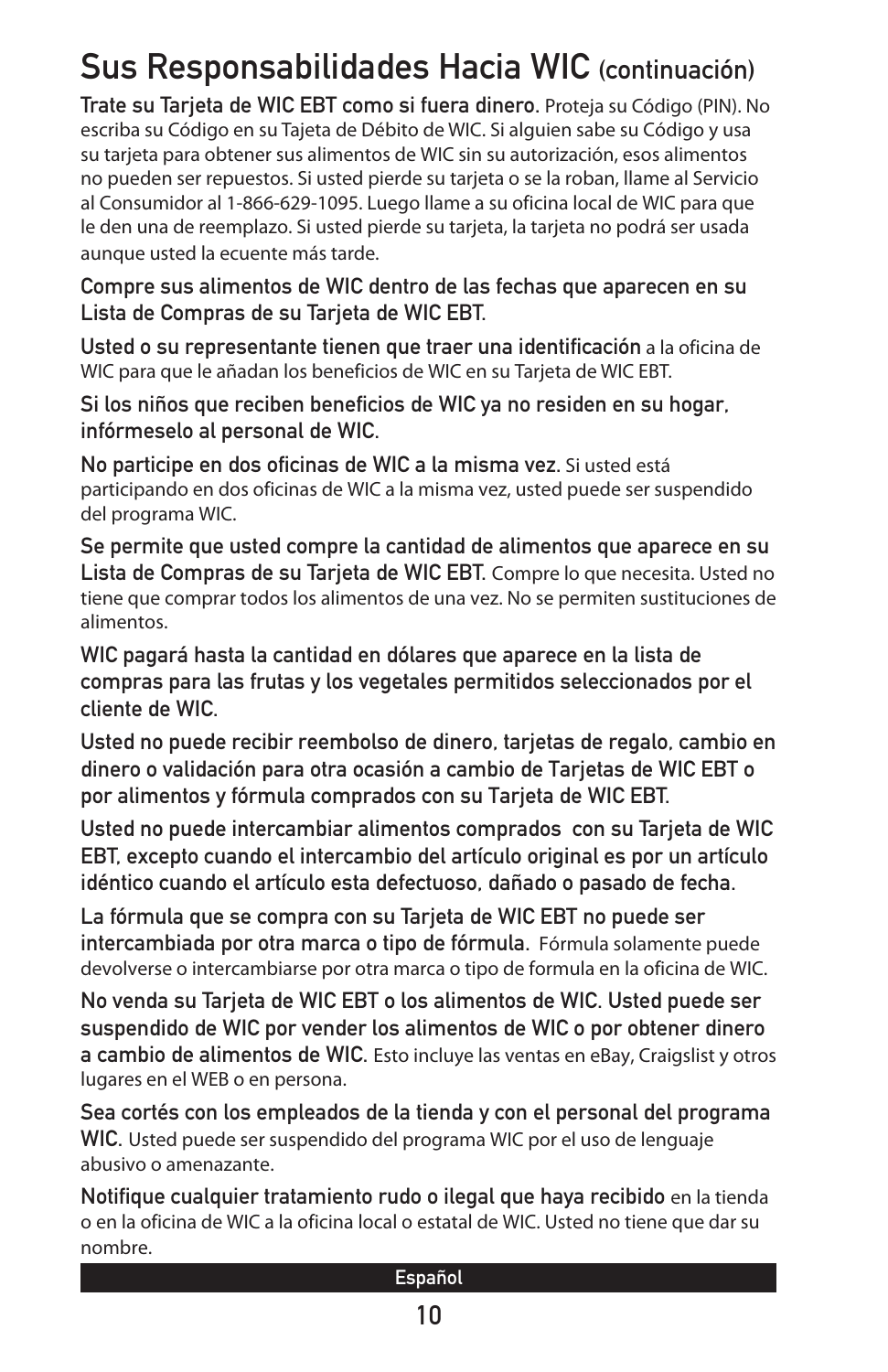### Evite el Uso de Tabaco, Alcohol y Otras Drogas

Tabaco, alcohol y otras drogas pueden ser dañinas a usted, sus niños y al bebé en su vientre. Si necesita ayuda para cesar de usar estas sustancias, hable con la nutricionista de WIC, su médico o trabajador social. Para información acerca de cesar de fumar, asesoramiento y materiales para ayuda propia llame a: Tobacco Free Florida al 1-877-822-6669 o visite la página de Internet tobaccofreeflorida.com o https://wicworks.fns.usda. gov/resources/give-your-baby-healthy-start-tips-pregnant-women-andnew-mothers.

#### Información Acerca de Referidos

Asistencia financiera temporera (TCA), Medicaid (seguro de salud para personas de bajo ingreso), y Asistencia de Alimentos: Para solicitar a estos programas, llame su Centro de Servicios para Niños y Familias. Página de Internet: myflfamilies.com/service-programs/access/

Seguro Médico de Niños (KidCare): 1-888-540-5437. Seguro de salud de bajo costo para niños sin seguro desde el nacimiento a 18 años. Página de Internet: floridakidcare.org

Línea de Salud de la Familia: 1-800-451-2229. Información acerca de referidos para cuidado prenatal, infantil o de niños pequeños, "Healthy Start," planificación familiar y para preguntas básicas acerca de la salud.

Línea de la Lactancia Materna: 1-800-994-9662 o womenshealth.gov

Línea de Violencia Doméstica: 1-800-500-1119 TTY: 1-800-621-4202 o myflfamilies.com/service-programs/domestic-violence/

Línea de Abuso del Niño: 1-800-962-2873 o myflfamilies.com/service-programs/abuse-hotline/

Imposición de Manutención del Niño: floridarevenue.com/childsupport 850-488-5437 (TTY: 1-800-955-8771) Miami-Dade County: 1-305-530-2600

Tarjeta de Medicinas Recetadas con Descuento: 1-866-341-8894 o floridadiscountdrugcard.com

Oficina Estatal de WIC: 1-800-342-3556 o FloridaWIC.org

# Vacunas

Los infantes y los niños necesitan vacunas para protegerlos de enfermedades. Siempre tenga las vacunas de sus niños al día y traiga la tarjeta de vacunas a todas sus citas de WIC. Para vacunas, llame a su médico o al departamento de salud de su condado.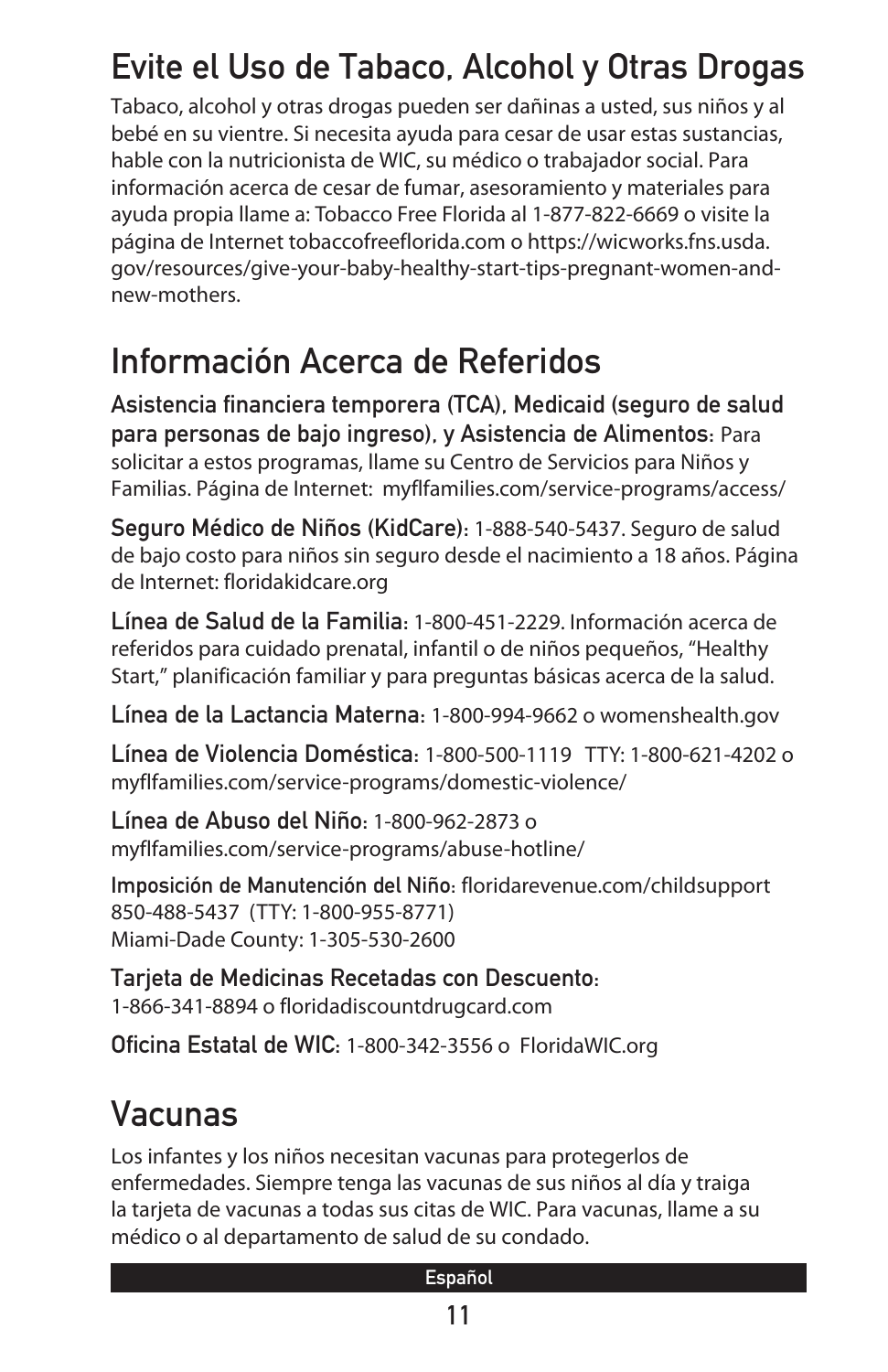### WIC se yon pwogram nitrisyon pou:

FANM ki ansent oswa kap bay tibebe tete oswa fanm ki te ansent sa pa fè lontan men ki pa ansent ankò. Menm moman yon fanm aprann ke li ansent, li dwe vizite yon moun ki bay swen la sante epitou vizite ofis WIC lokal li an pou li kapab aplike pou WIC.

TIBEBE ki gen mwens ke laj en nan.

TIMOUN ki gen mwens ke laj 5 an.

#### Objektif WIC se bay kliyan yo sipò ak nitrisyon pandan moman kritik kwasans ak devlopman pou amelyore sante yo. Tout sa rive nan jan yo bay bagay sa yo:

- manje ansante.
- edikasyon ak konsèy sou nitrisyon.
- pwomosyon ak sipò sou bay tete.
- referans.

Chak bezwen ak enterè nitrisyon kliyan WIC-la idantifye pa yon evalyasyon de nitrisyon. Sa ede WIC bay benefis ki reponn a bezwen kliyan-an.

Relasyon ant anplwaye WIC-la avèk kliyan WIC-la se yon asosyasyon. Ta dwe gen dyalòg ouvè ak kominikasyon nan tou de bò-yo pou amelyore sante kliyan WIC-la.

Yo preskri manje WIC-yo a chak grenn kliyan endividyèl pou reponn a bezwen nitrisyon. Manje WIC sa-yo se manje siplemantè yo ye. Yo pa la pou founi tout manje ke kliyan-an bezwen chak jou.

Chak kliyan dwe reaplike nan fen peryòd sètifikasyon WIC-la. Nan lè sa-a, yap reevalye kliyan-an pou yo ka wè si li toujou kalifye pou pwogram WIC-la.

# Dwa WIC Ou yo

Si ou genyen yon andikap ki limite ou nenpòt jan, ou gendwa pou mande modifikasyon rezonab gratis, èd ak sèvis oksilyè (aplikan ak konpayon), oswa lòt aranjman lè sa nesesè pou jwenn aksè nan pwogram yo oswa enfòmasyon.

Si ou genyen pwoblèm pou li, ekri, pale, oswa konprann lang Anglè, ou gendwa pou mande sèvis asistans lang gratis (entèprèt, materyèl ki tradwi, oswa sèvis dirèk nan lang).

#### Kreyòl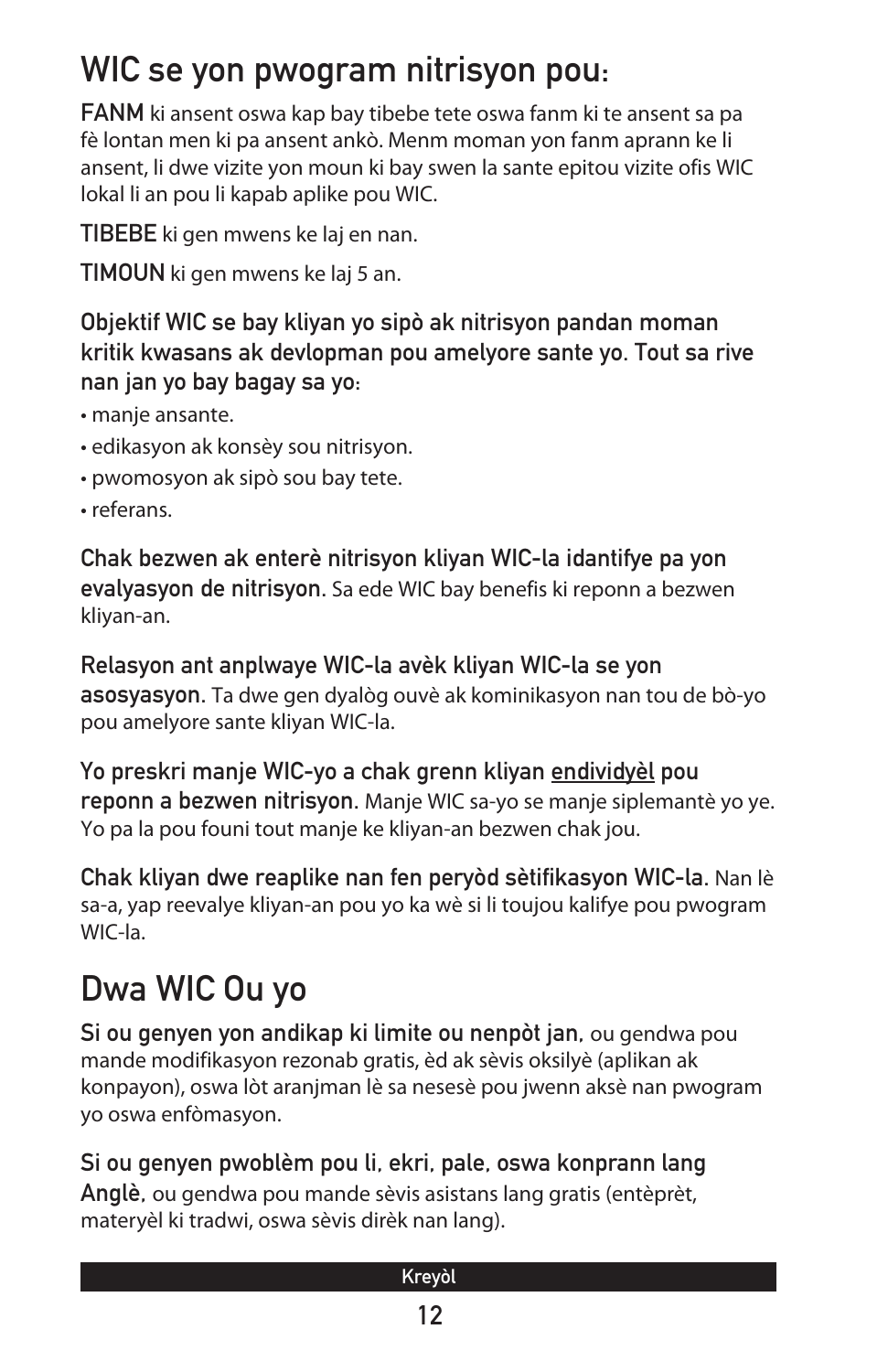#### Dwa WIC Ou yo (kontinye)

Ou kapab mande biwo lokal WIC la pèmisyon pou fè yon "kogadyen" oswa "proxy" ale nan ofis WIC-la pou pran manje WIC ke yo mete sou kat EBT WIC-ou ak pou achte manje WIC-ou yo. Ko-gadyen an kapab osi mennen pitit ou nan randevou sètifikasyon WIC yo.

Ou gen dwa pou espere ke pifò manje WIC-yo "disponib" nan tout makèt ki aksepte kat EBT WIC yo.

Ou gen dwa pou w konnen ki pri yo chaje sou kat EBT WIC-ou a pou manje WIC ke ou ap achte yo, pou ka asire'w ke magazen an p'ap chaje WIC plis ke yo te dwe chaje.

Si ou chanje kay nan yon lòt konte oubyen eta, kontakte ofis lokal WIC la. Estaf WIC-la va ede-w kontinye jwenn benefis WIC toutotan ke ou kalifye.

Ou gen dwa pou yo di-w lè li lè pou oumenm oubyen pitit ou resètifye.

Yo fèt pou yo trete'w ak koutwazi nan ofis WIC la ak makèt la.

Ou dwe toujou tcheke kantite de manje apwouve ki rete anvan ou al achte. Resi chak acha montre balans la, donk mwayen ki pi fasil pou konnen balans ou se kenbe resi ou. Si ou pa genyen dènye resi ou, jwenn balans ou nan Sèvis Kliyantèl nan 1-866-629-1095 oswa ale nan sit entènèt EBT WIC la nan www.FloridaWIC.org oswa nan yon machin EBT WIC Pwen de Vant (POS) nan makèt la.

Konfòmeman ak lwa Federal konsènan dwa sivil avèk regleman ak prensip Depatman Agrikilti Ameriken (U.S. Department of Agriculture, USDA) konsènan dwa sivil yo, nou entèdi USDA ansanm ak Ajans, biwo, ak anplwaye li yo, ak enstitisyon k ap patisipe oswa jere pwogram USDA yo fè diskriminasyon kont moun ki baze sou ras, koulè po, orijin nasyonal, kwayans relijye, yon andikap, laj, kwayans relijye, oswa revanch oswa reprezay pou aktivite yon moun te patisipe ladan avan pou defann dwa sivil nan nenpòt pwogram oswa aktivite USDA ap fè oswa finanse.

Moun ak andikap ki bezwen lòt mwayen kominikasyon pou jwenn enfòmasyon sou pwogram (tankou enfòmasyon ak ekriti Bray, an gran lèt, sou kasèt, Lang Siy Ameriken, elatriye), dwe kontakte Ajans (nan nivo Eta oswa lokal) kote yo te aplike pou asistans yo. Moun ki soud, tande di oswa gen pwoblèm pou pale ka kontake USDA atravè Sèvis Relè Federal la nan (800) 877-8339. An plis, yo kapab jwenn enfòmasyon sou pwogram yo nan lòt lang.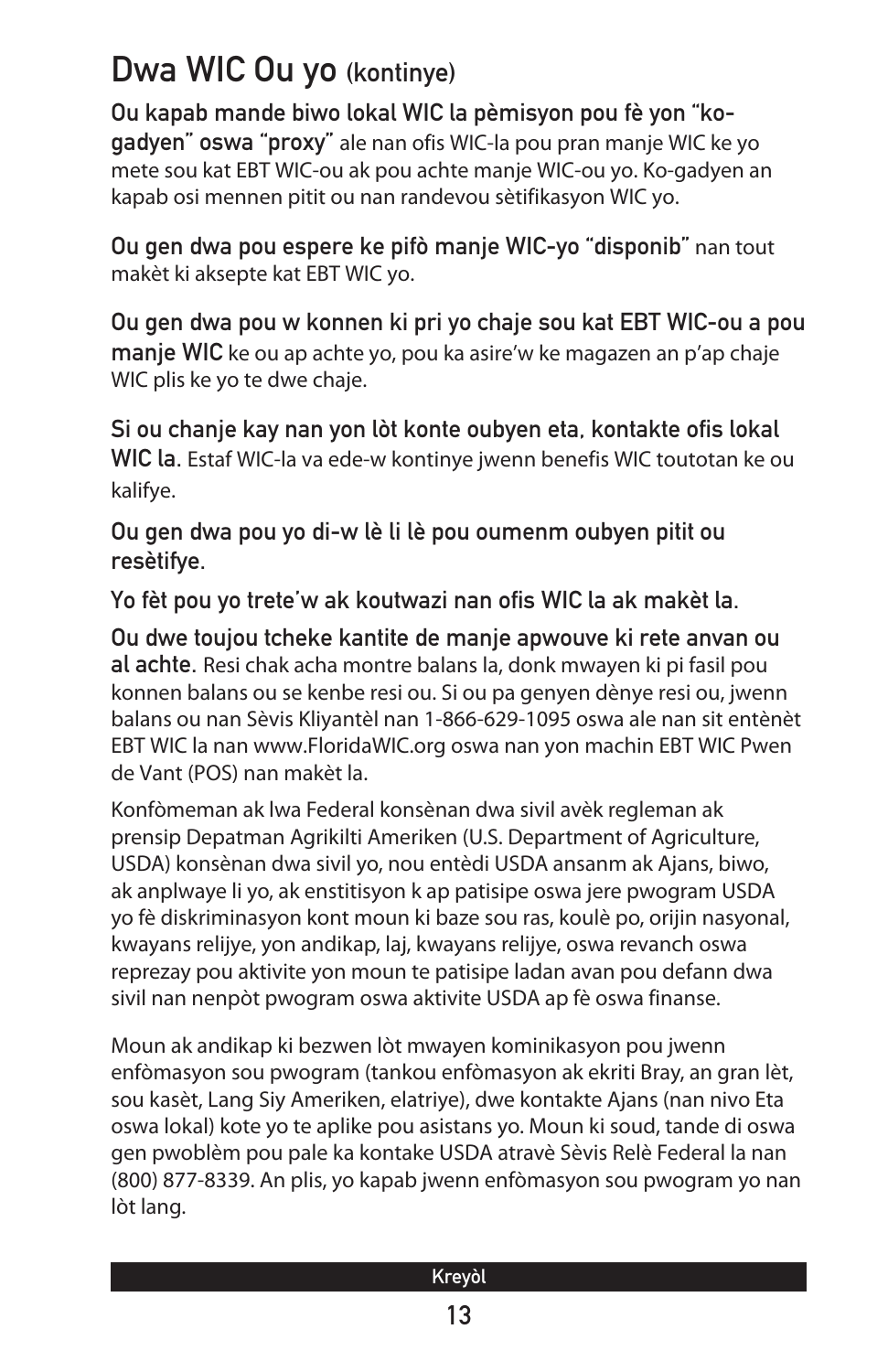Pou depoze yon plent kont diskriminasyon, ranpli Fòmilè Plent Diskriminasyon Pwogram USDA a, (AD-3027). W ap jwenn li sou entènèt nan adrès: How to File a Complaint [https://www.usda.gov/oascr/howto-file-a-program-discrimination-complaint], ak nan nenpòt biwo USDA, oswa ekri yon lèt bay USDA epi bay enfòmasyon yo mande nan fòmilè a sou lèt la. Pou mande yon kopi fòmilè plent la, rele (866) 632-9992. Voye fòmilè ou ranpli oswa lèt ou ekri a bay USDA pa:

- (1) lapòs: U.S. Department of Agriculture Office of the Assistant Secretary for Civil Rights 1400 Independence Avenue, SW Washington, D.C. 20250-9410;
- (2) faks: (202) 690-7442; ou
- (3) imèl: program.intake@usda.gov

Enstitisyon sa a ofri tout moun menm opòtinite a.

# Enfòmasyon Tande Jis

Si ou pa kalifye pou WIC oubyen si yo te retire'w sou WIC, ou ka fè yon apèl sou desizyon an e mande pou yon tande jis. Nan yon tande jis, yo ap ba'w opòtinite pou ka di rezon ke ou panse ke yo pa trete'w jis. Ou pral di rezon an devan yon "ofisye de tande" ki pa travay pou WIC. Apre ke li fin tande'w ak WIC fonksyonè an, ofisye de tande an pral fè yon desizyon ki baze sou done yo ak règ pwogram lan. Si ou vle yon tande jis, ekri, rele, oubyen vizite ofis lokal WIC la. Anplis ou ka ekri: Department of Children and Families, Office of Appeal Hearings, 2415 North Monroe Street, Suite 400, Room I 129, Tallahassee, FL 32303.

### Responsablite WIC ou

Kenbe randevou WIC ou yo. Si'w pa kapab kenbe randevou'w lan, rele pou yon lòt. Si ou gen plis pase yon semèn anreta ke ou pa pran benefis WIC ou, yo kapab ba w mwens manje.

Itilize kat EBT WIC ou sèlman nan makèt ki otorize-yo nan Florid la. Mande ofis lokal WIC ou an pou non ak adrès de makèt ki otorize-yo nan zòn ou an.

Trete kat EBT WIC-ou a tankou lajan. Pwoteje PIN-ou. Pa ekri PIN-ou sou kat EBT WIC ou. Si yon moun konnen PIN-ou e itilize kat-ou a pou pran manje WIC-ou san pèmisyon w, yo pap ranplase manje sa-yo. Si kat ou pèdi oswa yo vòlè li, rele Sèvis Kliyantèl nan 1-866-629-1095. Epi, rele biwo lokal WIC-ou konsènan jwenn yon kat de ranplasman. Si ou pèdi kat ou, kat la pap kapab sèvi ankò menm lè ou ta vin jwenn li apre.

| Kreyòl |  |
|--------|--|
| 14     |  |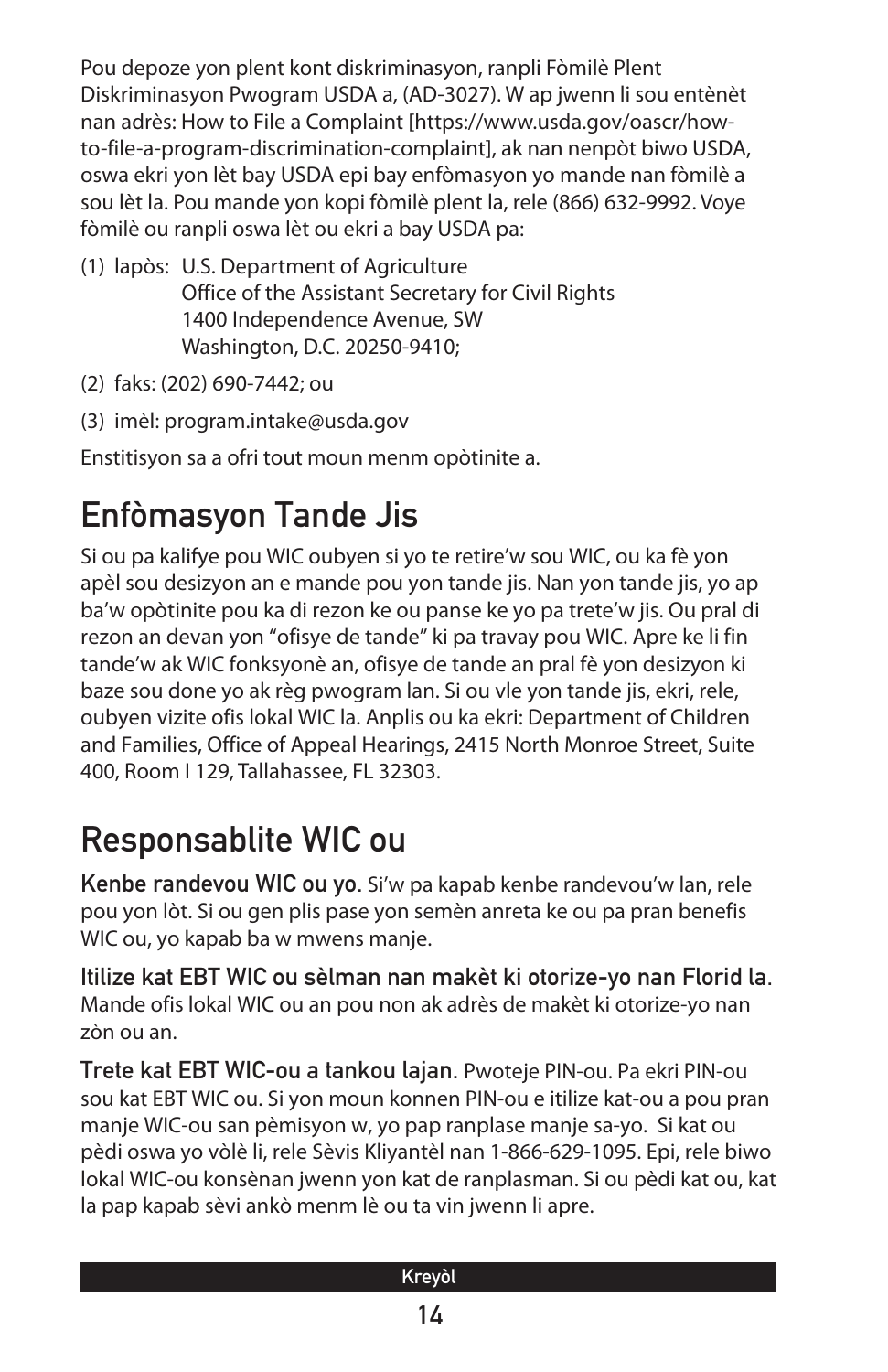#### Responsablite WIC ou (kontinye)

Achte manje WIC-ou yo nan dat ki nan Lis Acha EBT WIC-ou a.

Oumenm oswa ko-gadyen oswa proxy-ou dwe mache ak idantite nan biwo WIC-la pou yo ka mete benefis WIC-yo sou kat EBTWIC la.

Di estaf WIC si timoun kap resevwa benefis WIC-yo pap viv lakay ou ankò.

Pinga ou anrejistre nan de (2) diferan ofis WIC an menm tan. Si ou ap anrejistre nan de (2) diferan ofis WIC, nou ka retire ou nan WIC.

Ou gen dwa achte kantite manje ki nan lis dacha EBT WIC la. Achte sa ke ou bezwen. Ou pa oblije achte tout manje w yo yon sèl kou. Nou pa bay pèmisyon pou ranplase oken atik manje.

WIC ap peye jiska kantite dola sa-a ki nan lis acha ou-a pou fwi ak legim otorize ke kliyan WIC la chwazi yo.

Ou pa pou resevwa ranbousman lajan kontan, kat kado, monnen, chèk, oswa papye IOU's(Mwen Dwe'w) pou kat EBT WIC-yo oswa manje/fòmil ki achte ak kat EBT WIC ou a.

Ou pa pou chanje manje ki achte ak kat EBT WIC ou, eksepte si yo ap chanje'l pou menm manje a si manje orijinal la pa bon, gate oswa ekspire.

Fòmil bebe ki achte ak kat EBT WIC-ou pa kapab echanje pou yon lòt mak oswa yon lòt tip de fòmil. Fòmil kapab echanje pou yon lòt mak oswa yon lòt tip sèlman nan biwo WIC la.

Pinga ou vann kat EBT WIC-ou oswa manje WIC ou yo. Nou kapab retire ou nan WIC si ou vann manje WIC ou yo oubyen eseye jwen kash pou manje WIC. Li enkli vann sou eBay, Craigslist, lot sit entènèt oubyen an pèsòn.

Se pou trè koutwa ak manb fonksyonè magazen yo. Nou kapab retire ou nan WIC si ou itilize mo abisif oubyen langaj ki gen menas ladan.

Ou dwe pote plent pou nenpòt anplwaye ki fè mal'edve oswa trete'w mal nan makèt la oubyen nan biwo WIC la nan biwo lokal oswa nan biwo deta WIC ou.